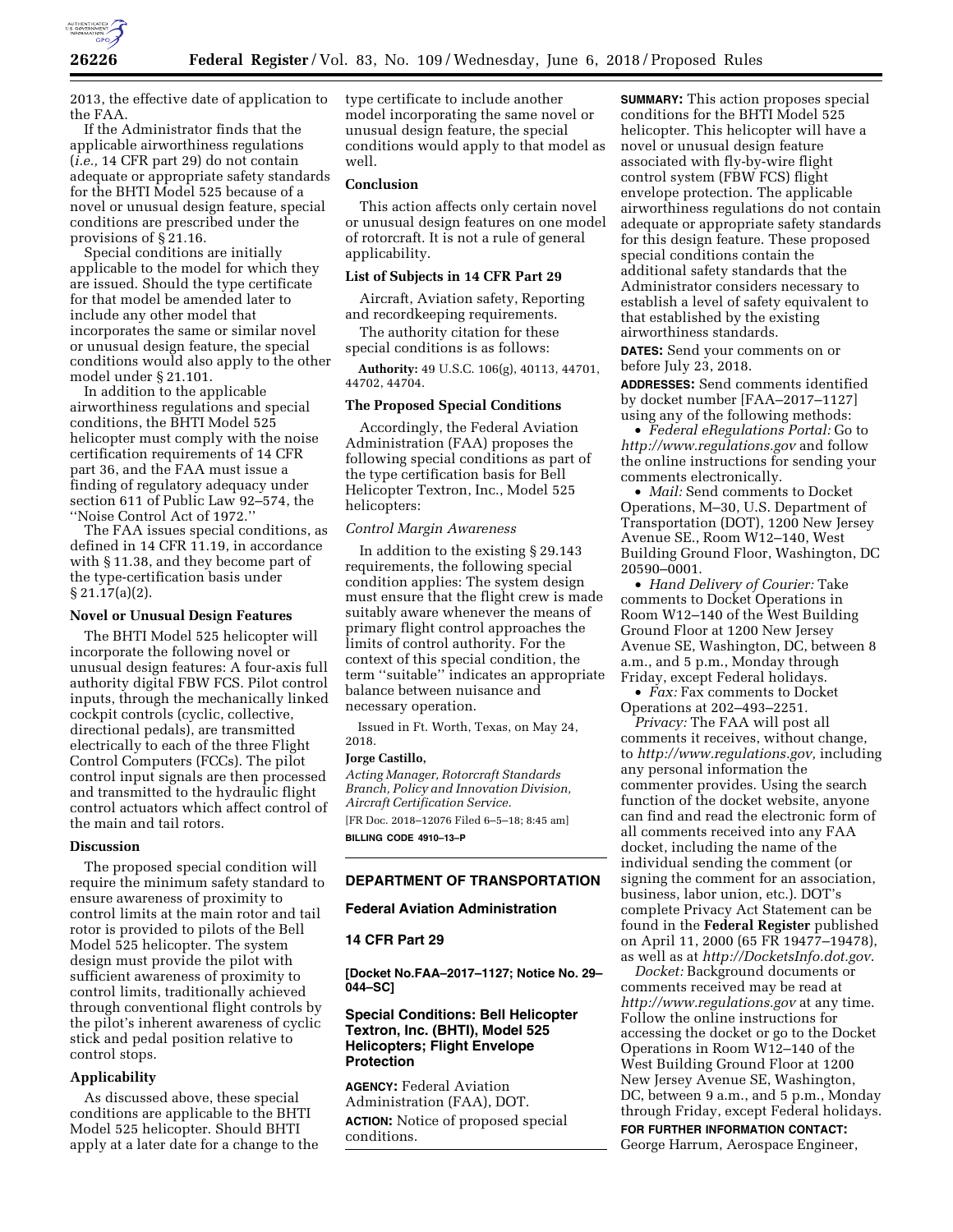FAA, Rotorcraft Standards Branch, Policy and Innovation Division, 10101 Hillwood Pkwy, Fort Worth, TX 76177; telephone (817) 222–4087; email *[George.Harrum@faa.gov](mailto:George.Harrum@faa.gov)*.

# **SUPPLEMENTARY INFORMATION:**

# **Comments Invited**

We invite interested people to take part in this rulemaking by sending written comments, data, or views. The most helpful comments reference a specific portion of the special conditions, explain the reason for any recommended change, and include supporting data.

We will consider all comments we receive on or before the closing date for comments. We will consider comments filed late if it is possible to do so without incurring expense or delay. We may change these special conditions based on the comments we receive.

#### **Background**

On December 15, 2011, BHTI applied for a type certificate for a new transport category helicopter designated as the Model 525. The Model 525 is a medium twin-engine rotorcraft. The design maximum takeoff weight is 20,500 pounds, with a maximum capacity of 19 passengers and a crew of 2.

The BHTI Model 525 helicopter will be equipped with a four axis full authority digital FBW FCS that provides for aircraft control through pilot input and coupled flight director modes. The FBW FCS will contain an advanced flight control system that will alter the nominal flight control laws to ensure that the aircraft remains in a predetermined flight envelope. These Flight Envelope Protection (FEP) features prevent the pilot or autopilot functions from making control commands that would force the aircraft to exceed its structural, aerodynamic, or operating limits. The design and construction standards, specifically 14 CFR 29.779(a), require that movement of the flight controls results in a corresponding sense of aircraft motion in the same axis. The airworthiness standards for an automatic pilot system in § 29.1329 covers design requirements for basic operation of the system but does not address dynamic flight envelope limitations imposed by the automatic pilot system. Currently there are no specific airworthiness requirements that address FBW FCS FEP in rotorcraft. The proposed special conditions will require the minimum safety standard for the FEP features.

## **Type Certification Basis**

Under the provisions of 14 CFR 21.17, BHTI must show that the Model 525

helicopter meets the applicable provisions of part 29, as amended by Amendment 29–1 through 29–55 thereto. The BHTI Model 525 certification basis date is December 31, 2013, the effective date of application to the FAA.

If the Administrator finds that the applicable airworthiness regulations (*i.e.,* 14 CFR part 29) do not contain adequate or appropriate safety standards for the BHTI Model 525 because of a novel or unusual design feature, special conditions are prescribed under the provisions of § 21.16.

Special conditions are initially applicable to the model for which they are issued. Should the type certificate for that model be amended later to include any other model that incorporates the same or similar novel or unusual design feature, the special conditions would also apply to the other model under § 21.101.

In addition to the applicable airworthiness regulations and special conditions, the BHTI Model 525 helicopter must comply with the noise certification requirements of 14 CFR part 36, and the FAA must issue a finding of regulatory adequacy under section 611 of Public Law 92–574, the ''Noise Control Act of 1972.''

The FAA issues special conditions, as defined in 14 CFR 11.19, in accordance with § 11.38, and they become part of the type-certification basis under § 21.17(a)(2).

### **Novel or Unusual Design Features**

The BHTI Model 525 helicopter will incorporate the following novel or unusual design features: FBW FCS incorporating FEP features. FEP is used to prevent the pilot or an autopilot from making control commands that would force the rotorcraft to exceed its structural, aerodynamic, or operating limits. To accomplish this envelope limiting, the FCS control laws change as the limit is approached or exceeded.

#### **Discussion**

The proposed special conditions will require the minimum safety standard for the flight envelope protection features. The FEP features must meet requirements for handling qualities, compatibility of flight parameter limit values, response to dynamic maneuvering, and failure modes.

#### **Applicability**

As discussed above, these special conditions are applicable to the BHTI Model 525 helicopter. Should BHTI apply at a later date for a change to the type certificate to include another model incorporating the same novel or unusual design feature, the special conditions would apply to that model as well.

## **Conclusion**

This action affects only certain novel or unusual design features on one model of rotorcraft. It is not a rule of general applicability.

## **List of Subjects in 14 CFR Part 29**

Aircraft, Aviation safety, Reporting and recordkeeping requirements.

The authority citation for these special conditions is as follows:

**Authority:** 49 U.S.C. 106(g), 40113, 44701, 44702, 44704.

#### **The Proposed Special Conditions**

Accordingly, the Federal Aviation Administration (FAA) proposes the following special conditions as part of the type certification basis for Bell Helicopter Textron, Inc., Model 525 helicopters:

#### *Flight Envelope Protection*

The Flight Envelope Protection (FEP) features of the FCS must meet the following requirements:

a. Onset characteristics of each envelope protection feature must be smooth, appropriate to the phase of flight and type of maneuver, and not in conflict with the ability of the pilot to satisfactorily change rotorcraft flight path, speed, or attitude within the approved flight envelope.

b. Limit values of protected flight parameters (and if applicable, associated warning thresholds) must be compatible with:

1. Rotorcraft structural limits;

2. Safe and controllable maneuvering of the rotorcraft;

3. Margins to critical conditions. Dynamic maneuvering, airframe and system tolerances (both manufacturing and in-service), and non-steady atmospheric conditions—in any appropriate combination and phase of flight—must not result in a limited flight parameter beyond the nominal design limit value that would cause unsafe flight characteristics;

4. Rotor rotational speed limits;

5. Blade stall limits; and

6. Engine and transmission torque limits.

c. The aircraft must be responsive to pilot-commanded dynamic maneuvering within a suitable range of the parameter limits that define the approved flight envelope.

d. The FEP system must not create unusual or adverse flight characteristics when atmospheric conditions or unintentional pilot action causes the